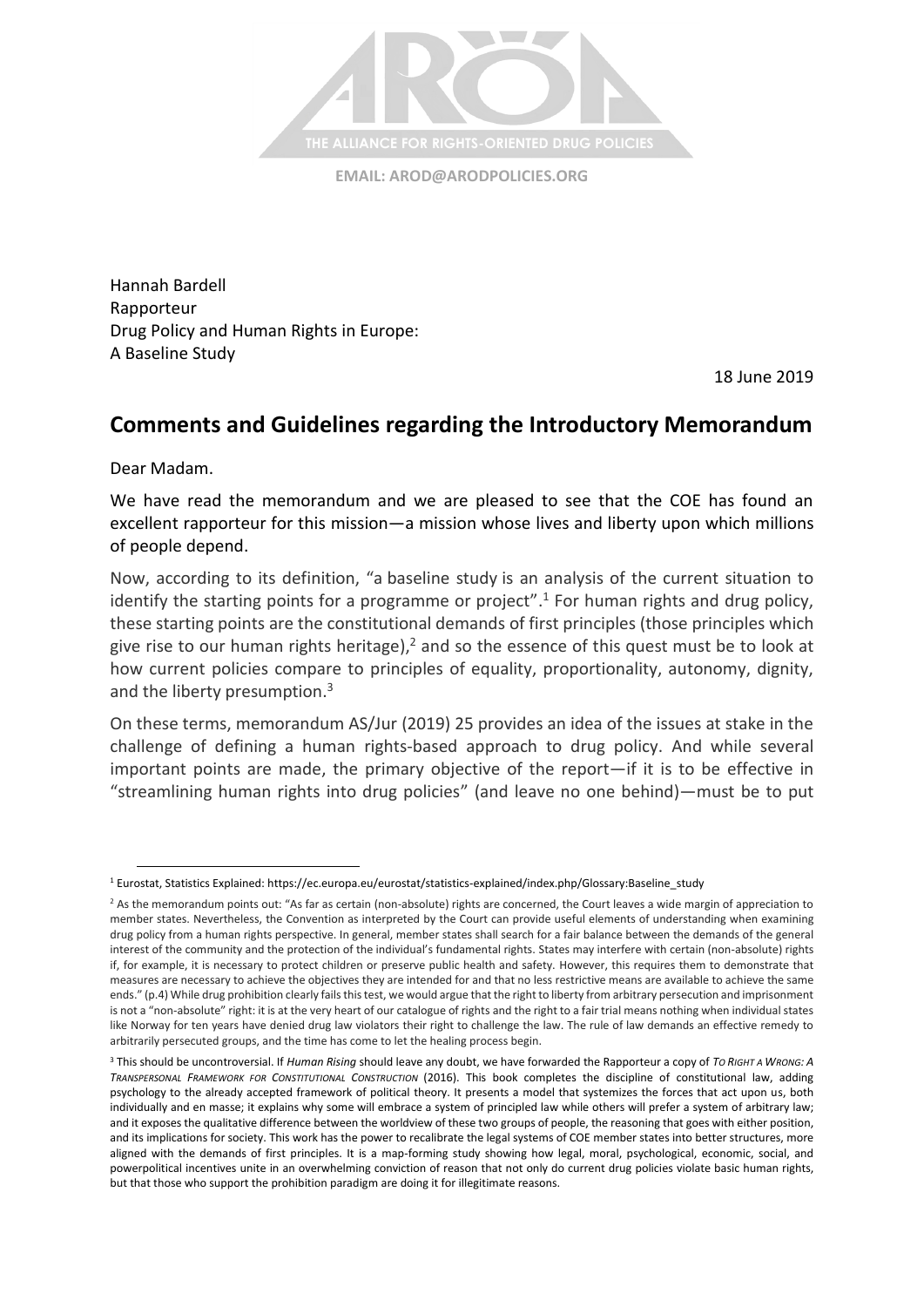

weight on the accusation of paragraph 39 that the prohibition itself interferes with the right to privacy.

## **The Challenge**

Autonomy, then, is the name of the game. To satisfy the obligations to drug users, we must ask ourselves whether the drug law is compatible with the implications of first principles and at the heart of the matter is whether the state has a right to deny self-determination in these matters.

The term *baseline* puts the bar right here. In the area of drug policy, your task is to identify deficits of democracy, and we have provided documentation that the persecution of drug law violators is a result of powerpolitics and the scapegoating phenomenon.

This explains the taboo surrounding important aspects of drug policy. This explains why no cost-benefit analysis has ever been encouraged by government. And this explains why no state has followed up on the recommendation of the Pompidou group that "member states conduct a comprehensive human rights-based review in their country". <sup>4</sup> Unconsciousness is the only option if one is committed to the prohibitionist regime, and we see it manifested in not only the persecution of drug users but also in the imprisonment of those involved with the drugs economy.<sup>5</sup>

Even so, considering (1) that the liberty presumption puts the burden on the state to show good reasons for criminalizing populations; (2) that the problems summarized in the memorandum (the evolving patterns of drug use, drug related harm and drug related crime) must be attributable to the prohibition regime; (3) that so must also the immense toll of death, disease and suffering that comes with persecuting hundreds of millions whose only crime is exercising their choice in drugs; (4) that more and more UN and COE documents are coming out saying that the status quo is deeply problematic;<sup>6</sup> and (5) that documentation has been received, vetted by professionals, showing how this regime of prohibition fails the standard raised by human rights law, we appeal that the task of the commission should be to focus towards this controversial subject.

While "measuring the success and coherence of drug policies", as you say, "is not an easy task", *the only meaningful way to "advocate for the adoption of indicators tailored to a new* 

 $\overline{a}$ 

<sup>4</sup> Pompidou Group, *Statement on bringing human rights into drug policy development, implementation, monitoring and evaluation* (2017) p. 5

<sup>&</sup>lt;sup>5</sup> Because the moral basis for drug prohibition is found in turning the law of supply and demand into one of victim and aggressor, it is important for prohibitionists to continue to criminalize those involved with the drugs economy, even when more and more countries and courts recognize autonomy rights for drug users. Even so, having discarded the old idea of drug users as a depraved flock of beings, people that need to be protected from themselves, there is simply no legal basis for the continued persecution of drug dealers and producers. Instead, we must as a society awaken to the realization that, when all is said and done, the drugs themselves are neither good nor bad, but substances that can be used for better or for worse, and that there are the same supply and demand factors (and the same patterns of overall unproblematic use) involved when it comes to licit and illicit drugs. From a constitutional perspective therefore, the average drug dealer has less to fear from the rule of law than the average policeman and legislator, for while the former in this balancing of scales has been weighted and found an agent of autonomy the latter is shown to be agents of tyranny. Hence, reparations must be made. And the moral code of society, having proved to be supported by totalitarian predispositions, must be calibrated towards more wholesome ideals, values, and principles through a recognition that drug prohibition has been a crime against humanity—a mass movement gone terribly wrong.

<sup>6</sup> As noted by the memorandum: "the UN Special Rapporteur for Extrajudicial, Summary, or Arbitrary Executions observed (speaking of the UNGASS 2016 outcome document) that governments thus had recognized explicitly that the war on drugs—be it community based, national, or global—does not work. And further, that many harms associated with drugs are not caused by drugs, but by the negative impacts of badly thought out, ill-conceived drug policies which not only fail to address substantively drug dependency, drug-related criminality, and the drug trade, they add, escalate and/or compound problems." P.3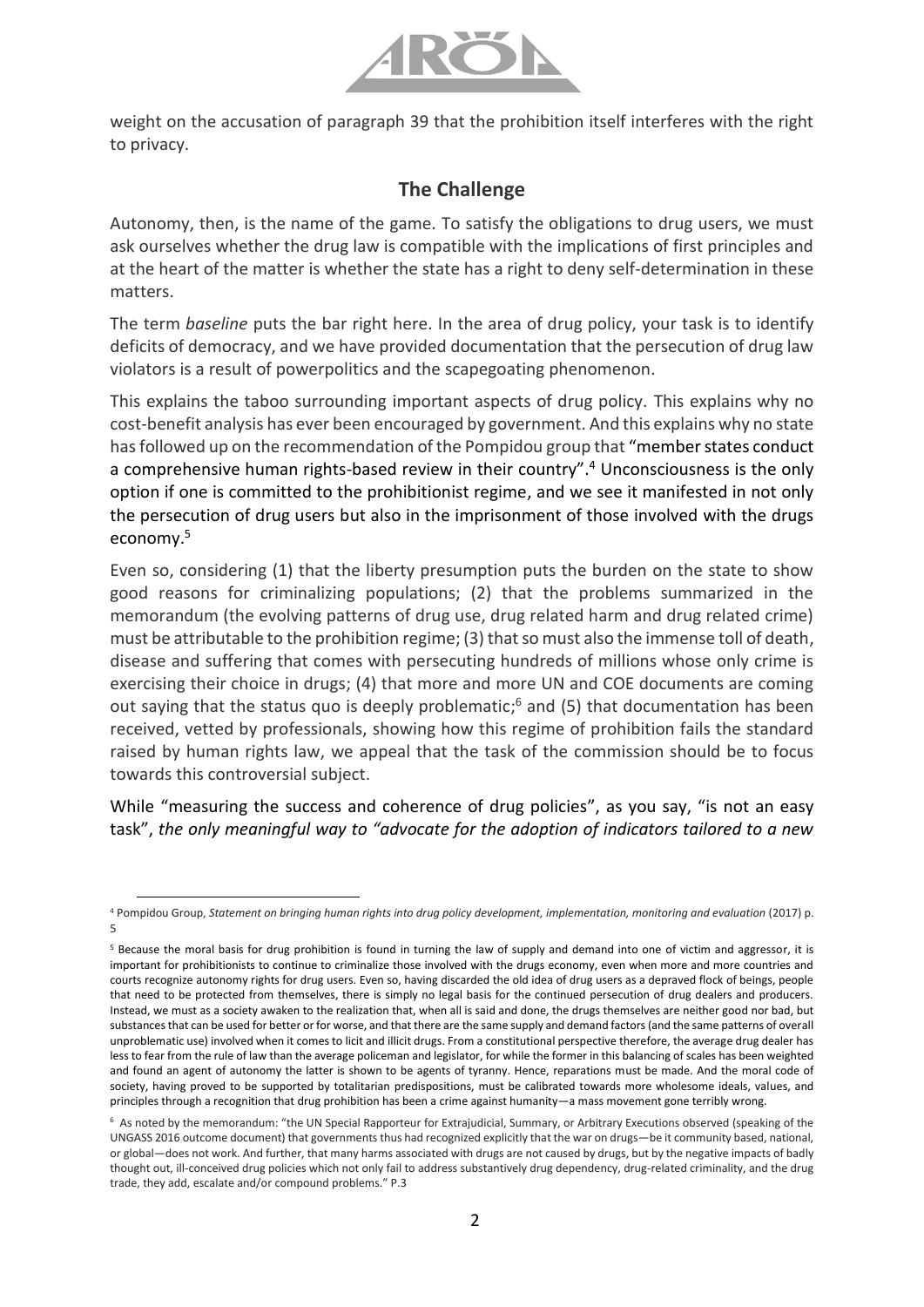

*understanding of drugs and related harm"<sup>7</sup> is to ensure increasing resonance between policy and first principles*. When it comes to this, our case study documents how the U.S justice system, due to the scapegoating phenomenon, has mishandled constitutional challenges to the drug law and our report *Human Rising*, which is the result of 25 years of fieldwork and research studies, documents how forces of unconsciousness and powerpolitics have guided the evolution of drug policy.

Hence, it pinpoints the "political and infrastructural obstacles" that must "be identified and addressed to allow for the implementation of effective and human rights-compatible responses".<sup>8</sup> Unless its conclusions can be shown to be false, it is difficult to find a better indicator to "provide comprehensive guidance to member states taking on the challenge to review the impact of their drug policies on individuals and societies", $9$  and the Pompidou Group just discussed its contents at the 84<sup>th</sup> meeting of Permanent Correspondents which just took place in Lisbon.

At this meeting, however, the Permanent Correspondents also "endorsed the decision that any input regarding human rights and drug policy should be addressed to the Parliamentary Assembly in view of its upcoming report on 'Drug policy and human rights in Europe: a baseline study'", and they "will act in line with the findings of this report."<sup>10</sup>

In other words, much depends upon a proper baseline. If this fails, it will mean several more years of unnecessary death and suffering, and we take this occasion to speak on behalf of those hundreds of millions of persecuted citizens who claim autonomy and liberty rights.

Whereas nations like Sweden and Norway continue to ignore the call for an effective remedy, we have strength in morality and numbers as more and more reports, law reviews, inquiries, commissions, and experts on drug policy reiterate not only that the drug laws have been more harmful than beneficial to users and society, but that the separation between licit and illicit drugs doesn't make sense. Speaking in principled terms, which is what constitutional interpreters do, this translates to an increasing tension between the drug law and principles of proportionality and equality, and as an NGO dedicated to the rule of law, we ask that the Commission take this seriously.

As it stands, we have shown that only a cognitive dissonance ensures the survival of the status quo. As seen from the perspective of first principles, drug prohibition is revealed to be a crime against humanity and we have documented that it can only be sustained by powerpolitics and unconsciousness—a state not unsimilar to the equilibrium which ensures acceptance of the status quo at the European Court of Human Rights and other places of power. 11

For this reason, we remind the Rapporteur that this status quo guarantees the continued persecution of 300 million, the continued incarceration of millions, and the continued misery of billions. As an advisory service to the organization dealing with the rule of law, your report must either (1) invalidate the drug law or (2) serve as the intellectual alibi for the continuation of a state of affairs which is being challenged by more and more drug users and human rights

 $\overline{a}$ 

<sup>7</sup> Introductory Memorandum to the Committee on Legal Affairs and Human Rights, *Drug Policy and Human Rights in Europe: A Baseline Study*, AS/Jur (2019) 25, p. 3

<sup>8</sup> Ibid., p. 10

<sup>9</sup> Ibid., p. 3

<sup>&</sup>lt;sup>10</sup> Letter to AROD from Denis Huber, Executive Secretary of the Pompidou Group, 6 June 2019.

<sup>&</sup>lt;sup>11</sup> See appendix, AROD complaint to the ECtHR, 9 May 2019.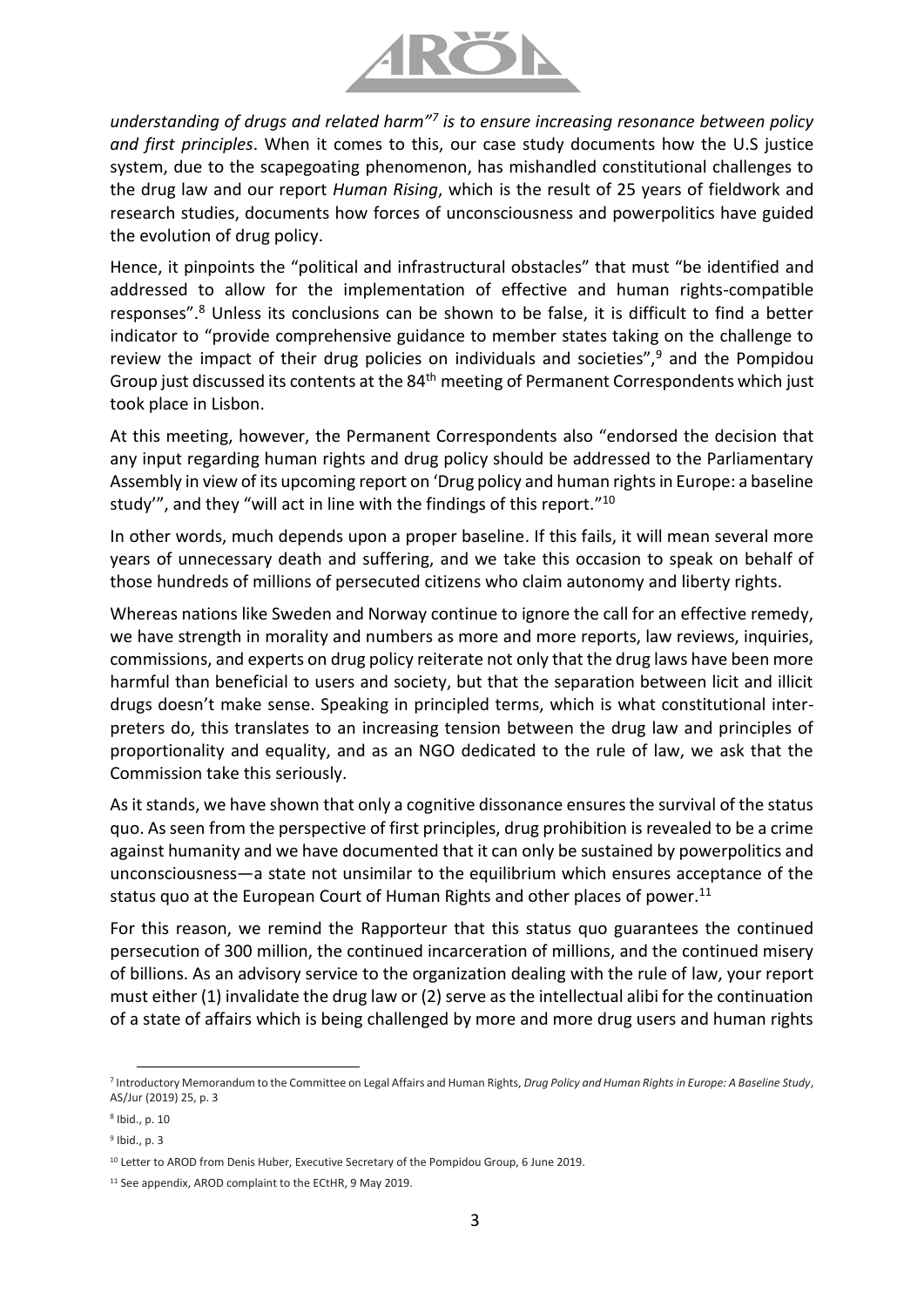

organizations and we wish to help the Committee properly chart constitutional waters, so that the perspective of first principles can be drawn upon.

For half a century, humanity has suffered, blinded by the logic of fear and the power of exaggerated enemy images. Yet, with the passing of time it has become more evident that reversing the liberty presumption, as countries did in committing to the ideal of a drug-free world, was a mistake. Not only do we know that criminalization has been ineffective in curbing the supply and demand of illicit drugs; we also know, as the introductory memorandum notes, that 90 percent of drug users are well-functioning, normal citizens, and that prohibition only makes life more challenging for them and hardcore users.

As this recognition dawns, nations are moving away from the prohibition paradigm. Even so, they have yet to discover that behind the principles of harm-reduction are the first principles of human rights and that a human rights analysis will stop the prohibition regime dead in its tracks. For psychological reasons, this is difficult to admit, and so societies continue to rely on the scapegoating mechanism, persecuting drug law violators to feel better about themselves.

Nevertheless, as is easy to prove, only a moral panic and exaggerated enemy images maintain the credibility of the prohibition experiment. In summary, it is another mass-movement gone wrong, and the rule of law will mean nothing if society persists trying to define human rights law on prohibitionist terms.

Even in the history of man, it is hard to find a campaign more clearly incompatible with the demands of first principles. Professors of law have elaborated upon this for decades and our report *Human Rising* already does what the report of the Committee for Legal Affairs and Human Rights sets out to do—describe, "through concrete examples, how human rights standards increasingly form an integral part of drug policy development in member states".<sup>12</sup> It also elaborates on the gap between human rights commitments and realities on the ground, and unless its findings are shown to be erroneous, it sets the standard for any baseline on drug policy and human rights.

Hence, your committee should focus its efforts towards(1) refuting its conclusions, or (2) build on this as a framework for the recommendations of your report.

## **The Way Forward**

In our opinion, this is the only way to maintain the integrity of the assignment. If your report fails to deal with the implications of our report it may still be a small step forward, but it will also be another document that hides a more sinister reality of oppression, one that by omission validates unjust persecution and arbitrary imprisonment on a massive scale.

No one is served by this. If we are right, history will not be kind to those who fail their responsibility to humanity at this critical time, and as the COE's main concern over the years has been the implementation of the principles of constitutionalism in the internal organization of the states, you should not ignore this issue, afraid of what you would find.

From your discoveries, it should be clear that only an increasing resonance between policy and first principles will end the problem of "parallel universes". Without this firmly in place as

 $\overline{a}$ <sup>12</sup> Introductory Memorandum to the Committee on Legal Affairs and Human Rights, *Drug Policy and Human Rights in Europe: A Baseline Study*, AS/Jur (2019) 25, p. 3